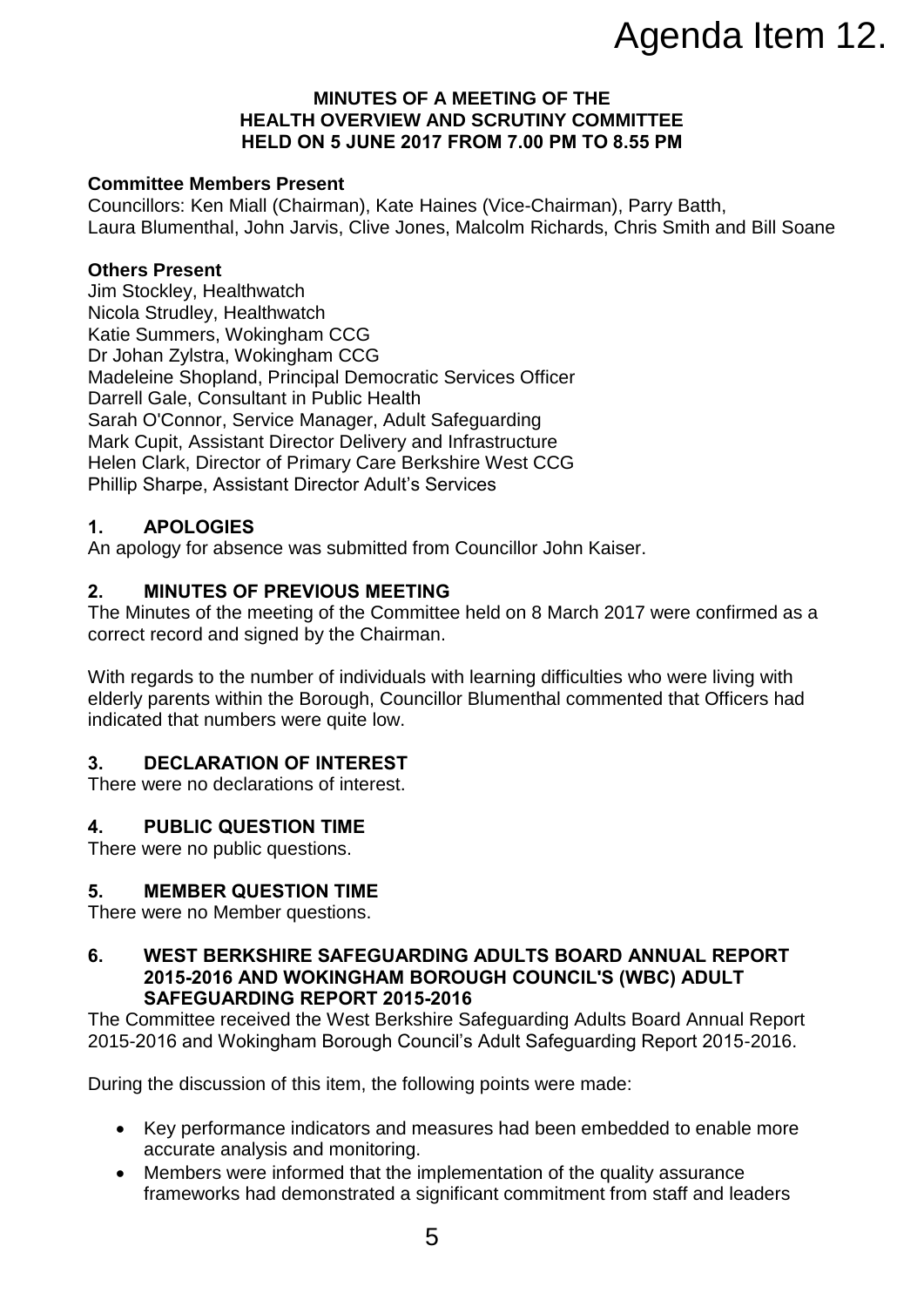within the Council. As a result of this, the Council had met the requirements of the Care Act 2014 and promoted the Making Safeguarding Personal agenda.

- A full review had been undertaken by the Association of Directors for Adult Social Services in the form of a peer review. The report had noted the innovation of the Council and its workforce.
- The Committee was pleased to note that the strategic developments within the Deprivation of Liberty Safeguarding service had been cited as innovative in design.
- The number of safeguarding concerns continued to increase year on year. However, over half the concerns were raised by social care and health staff. As in previous years, many of the enquiries related to people who were over 65 years old. The most common locations where the alleged abuse took place were a person's own home and a care home. The majority of concluded enquiries involved a source of risk known to the individual in Reading and West Berkshire but the source of risk in Wokingham was social care support.
- The priorities for Wokingham for 2016-17 were outlined.
- Sarah O'Connor took the Committee through the West Berkshire Safeguarding Adults Board Annual Report 2015-2016.
- It was noted that the Board had commissioned two Safeguarding Adults Reviews. Learning from these reviews had been delivered in all partner organisations.
- Members considered the West Berkshire Safeguarding Adults Board priorities for 2016-17.
- Councillor Smith asked about the proportion of DOLs applications received for Wokingham for July 2015 being above the national average. Sarah O'Connor commented that during that period a lot of proactive work had been undertaken with providers.
- In response to a question from Councillor Blumenthal regarding safeguarding concerns and enquiries, Sarah O'Connor stated that the Council would not want to see a high transfer from the number of safeguarding concerns to safeguarding referrals/S42 enquiries. At the point that a concern was raised assurance could often be given. The transferal rates for Wokingham were similar to other neighbouring local authorities.
- Councillor Jones noted that 1495 safeguarding concerns had been received in 2016-16 and 586 had transferred to safeguarding enquiries. He went on to ask whether any of those concerns that had not escalated to safeguarding enquiries were ever relooked at. Sarah O'Connor indicated that there was not a process or the capacity to do so. Members were assured that the governance and operational systems in place ensured that it was possible to see if issues were being re-raised.

**RESOLVED:** That the West Berkshire Safeguarding Adults Board Annual Report 2015- 2016 and Wokingham Borough Council's Adult Safeguarding Report 2015-2016 be noted.

# **7. UPDATE ON PRIMARY CARE FACILITIES AT THE ARBORFIELD SDL**

Members received an update on primary care facilities at the Arborfield Strategic Development Location (SDL).

Dr Zylstra declared that he was a partner in the Finchampstead practice.

During the discussion of this item, the following points were made:

 Mark Cupit, Assistant Director Delivery and Infrastructure explained that the Core Strategy 2010 had identified the four Strategic Development Locations (SDLs). Berkshire West Primary Care Trust had advised that a new GP practice might be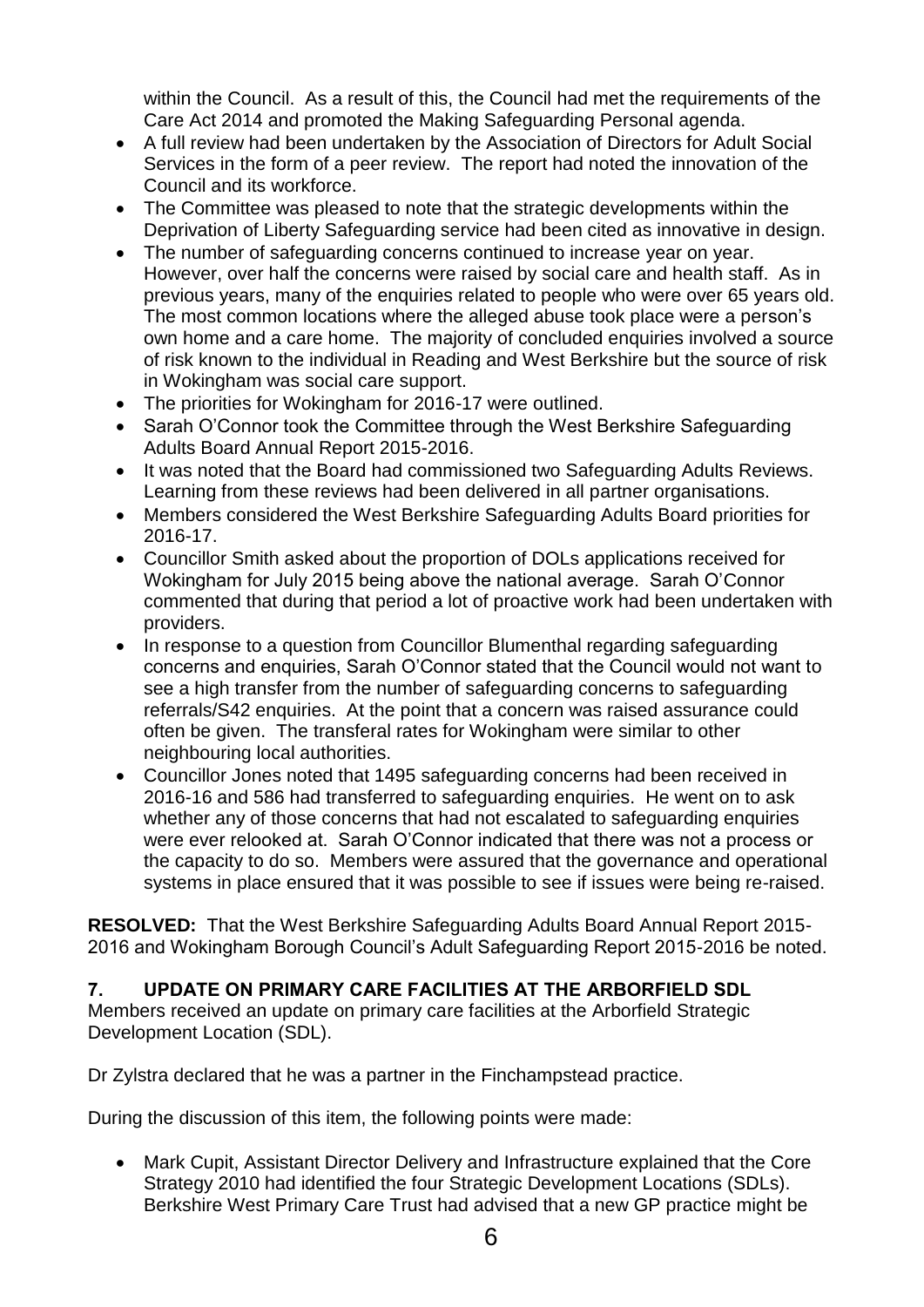required. Aborfield would be the largest of the four SDL's at approximately 3500 new dwellings.

- The Council had generated policy and S106s had been negotiated with developers.
- Berkshire West PCT had been replaced and the way services delivered had changed. Members were informed that the commissioning of the primary health services within the SDL would be via the Clinical Commissioning Group (CCG), with delivery by GPs on the traditional partnership model.
- The CCG planned to address GP requirements via enhancement of existing surgeries at Lower Earley, Finchampstead and Swallowfield. The CCG had bid for Estates Technology Infrastructure Funding and 66% of requirement had been awarded. Katie Summers, Director of Operations, Wokingham CCG commented that some practices had taken out personal loans in order to complete the necessary works.
- The Council had established an ongoing dialogue with the CCG.
- Members were informed that the SDL S106 for Health was £865,812, which was awaited.
- Mark Cupit explained that the Council had adopted the Community Infrastructure Levy from 6 April 2015. Wokingham had one of the highest CIL levels in the country at £480 per m<sup>2.</sup> 100% of CIL was committed on known capital projects. Members noted what CIL could be spent on.
- Katie Summers, Director of Operations, Wokingham CCG provided an update on General Practice.
- The Committee was informed that demand for GP appointments had increased by 15% and that on average patients saw their GP 6 times a year. Members were told that on average a GP dealt with 100 patients a day if they were the duty doctor.
- The GP workforce was stretched. The number of those entering General Practice had decreased massively over the last ten years. Locally, Wokingham Borough had a number of GPs due to retire. Brookside Practice had had four GPs retire the previous year whilst another practice had had to advertise seven times to fill a vacancy.
- Patients' expectations had also increased.
- Larger, more resilient practices offering a greater range of services over extended hours were being developed. The whole of the health and social care sector would be brought together based on neighbourhood clusters.
- Members were updated on Primary Care Estates. It was noted that ownership of GP premises and land varied. The CCG did not hold land or property assets.
- The Borough's population was anticipated to grow by approximately 30,000 because of the SDL's and other growth. The CCG's priorities were to identify any existing spare built capacity available and to consider the potential to expand existing practice sites.
- It was proposed that the Committee be sent copies of The Grimes Report, a needs assessment for primary healthcare requirements in the Borough's Strategic Development Locations at Arborfield Garrison, South of M4, Wokingham North and Wokingham South, which had been carried out in 2014.
- With regards to the South of M4 and Arborfield SDLs notable existing spare built capacity had been identified at Shinfield practice and Shinfield, Finchampstead and Swallowfield practices had capacity to expand. There was potential extra capacity in these areas for 22,900 additional patients. With regards to the North and South SDLs, notable existing spare built capacity had been identified at Wokingham Medical Centre. Woosehill practice had scope to expand. There was potential extra capacity for 14,800 in these areas.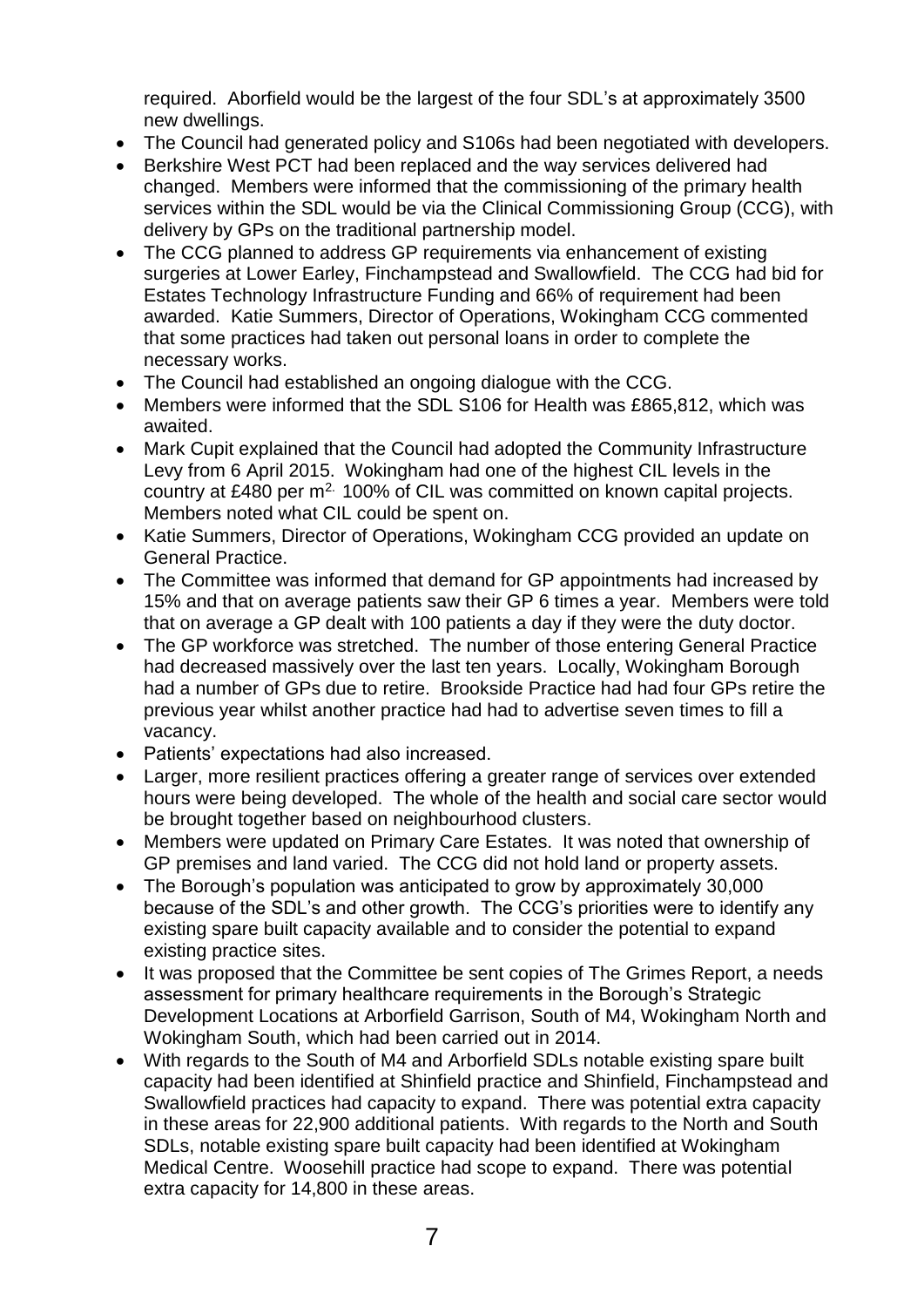- Katie Summers highlighted the new model of care.
- The Committee discussed funding of general practice. Dr Zylstra indicated that much of the new funding from the Five Year Forward View was predicated on practices with a footprint of between 30-50,000 patients. Currently the largest practice in the Borough had approximately 28,000 patients. Helen Clark emphasised that clustering was still evolving.
- In response to a question regarding funding, Dr Zylstra indicated that the main funding stream was core service contract with NHS England (the "global sum."). The Carr-Hill weighting formula was applied to practice populations to calculate the global sum. Wokingham received less per patient than many other areas in the country. Councillor Jones asked how the Carr-Hill formula was calculated. Helen Clark stated that various factors such as age of population were taken into account. Councillor Jones suggested that it would be helpful receive further explanation as to how the Carr-Hill formula was applied.
- Councillor Blumenthal asked how many patients were visiting their GP for social reasons. She was informed that whilst this did occur, numbers were quite small.
- Councillor Richards questioned whether there was a minimum size for GP practices. Helen Clark indicated that there were no national set requirements. Staffing levels were set by individual GP contracts; however practices would be unlikely to have less than 5,000 patients and ideally would have over 10,000 patients.
- Members asked about the number of patients per GP. Helen Clark stated that the number of patients per GP would increase. Nationally, on average there were 1850 per GP. Helen Clark agreed to clarify the figures for Wokingham. It was noted that Wilderness Road practice was the only singled handed practice in the Borough.
- Councillor Batth asked if there was sufficient dentistry provision within the Borough and was informed that this was commissioned by NHS England.
- Nicola Strudley questioned how the message that patients may not always be able to see their GP and that there were other practice staff who could assist, could be better disseminated. Dr Zylstra commented that a consistent message was needed.
- The Committee discussed practice boundaries.

**RESOLVED:** That the update be noted.

## **8. HEALTHWATCH WOKINGHAM BOROUGH - REVIEW OF EXTRA CARE SERVICES**

Nicola Strudley presented Healthwatch Wokingham Borough's report reviewing Extra Care Services.

During the discussion of this item, the following points were made:

- A number of factors had prompted Healthwatch Wokingham Borough to undertake a review of extra care facilities within the Borough, including the ageing population and an increase in loneliness.
- Two new extra care schemes were due to open in the Borough.
- Healthwatch Wokingham Borough, with the help of volunteer drivers, had undertaken a straw poll about whether people had given consideration as to where they would live if they were no longer able to live in their own homes. 95% of those who responded said that they had not. This decision was often taken at a time of crisis.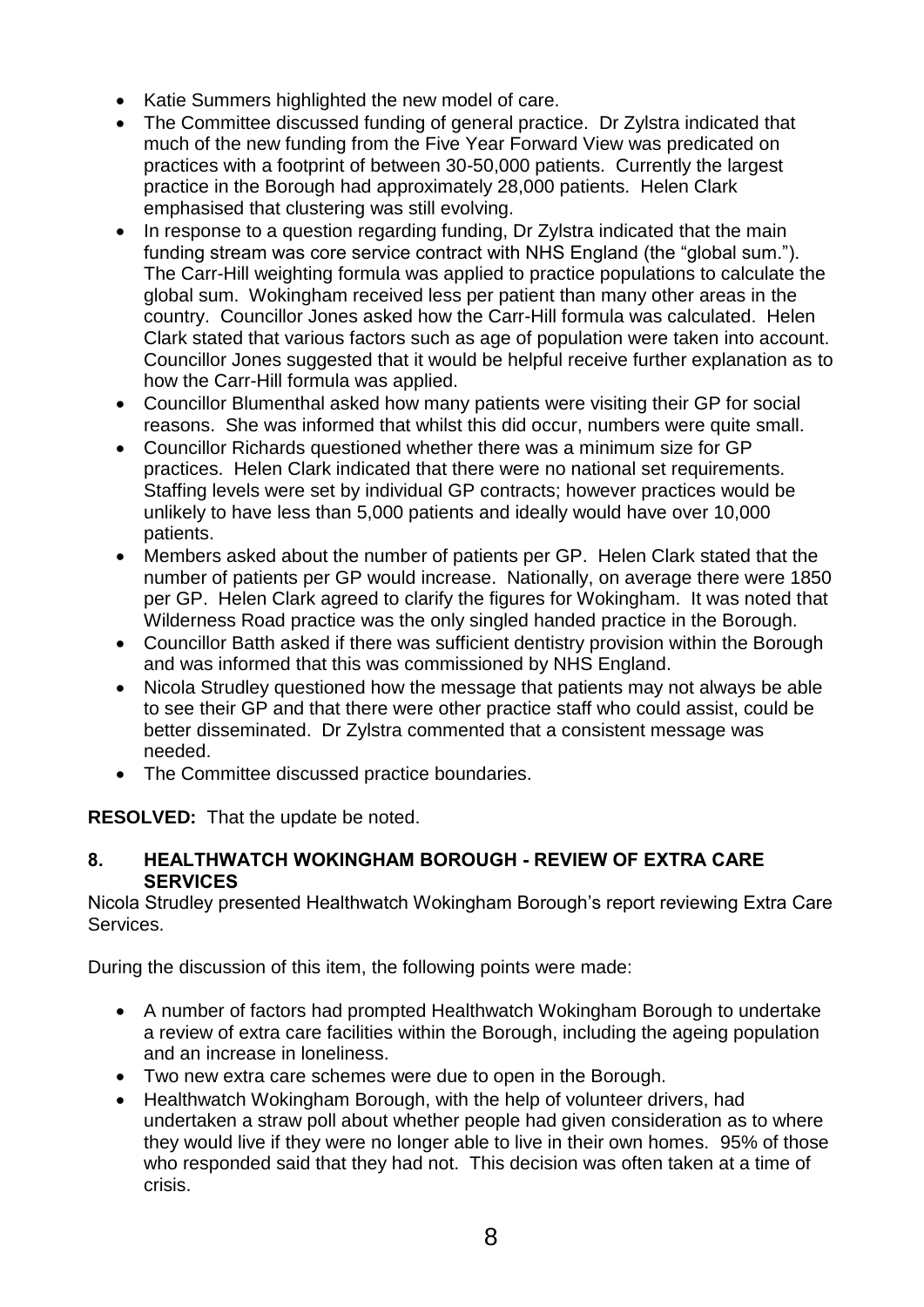- Nicola Strudley commented that extra care meant different things to different people. Healthwatch had produced a fact sheet to assist.
- A Healthwatch Wokingham Borough project team had visited the three existing extra care facilities within the Borough, talking to residents and staff.
- Nicola Strudley took Members through the common themes that had emerged. She highlighted specific examples where residents had had issues with building design. For example, one resident had been scared to use their shower because the grab rails had suction cups and they were unconvinced of their safety. Another resident had an issue with bright sunlight streaming into their room during the middle of the day, making it necessary to move rooms.
- Darrell Gale expressed concerns regarding single aspects flats and the possibility of overheating in hot weather. He went on to state that this should be taken into consideration when planning policies were next reviewed.
- Nicola Strudley commented that although there were communal areas, they were not necessarily well used and that more could be done to encourage this.
- Managing residents' expectations had emerged as another theme. Some residents and family members had not appreciated the differences between care home facilities and extra care facilities.
- Some had raised transport links as a concern. It was noted that Readibus collected from Alexandra Place at Woodley to take residents into Woodley Town Centre. In the past residents had had around 4 hours to go shopping. However, timetables had changed meaning that this time had been cut to 45 minutes. Councillor Haines indicated that she would take the matter up with the Council's representative on Readibus.
- Councillor Blumenthal asked whether feedback on the report had been received. Members were informed that the interim commissioner who had responsibility for extra care had been provided with a copy and had indicated that standards would be level across all extra care facilities within the Borough.
- Councillor Haines questioned whether greater use could be made of the Council's Activity Coordinator.
- Councillor Soane asked about facilities for visiting family members.

**RESOLVED:** That the Healthwatch Wokingham Borough report reviewing Extra Care Services be noted.

## **9. HEALTH CONSULTATIONS**

The Committee noted the consultation regarding the availability of gluten-free foods on NHS prescription.

Councillor Jarvis expressed concern at the price of NHS prescriptions for gluten-free foods.

**RESOLVED:** That the health consultation be noted.

## **10. FORWARD PROGRAMME 2017-18**

The Committee considered the forward programme for the remainder of the municipal year.

During the discussion of this item, the following points were made:

Members requested an update on the GP alliance in 6 months' time.